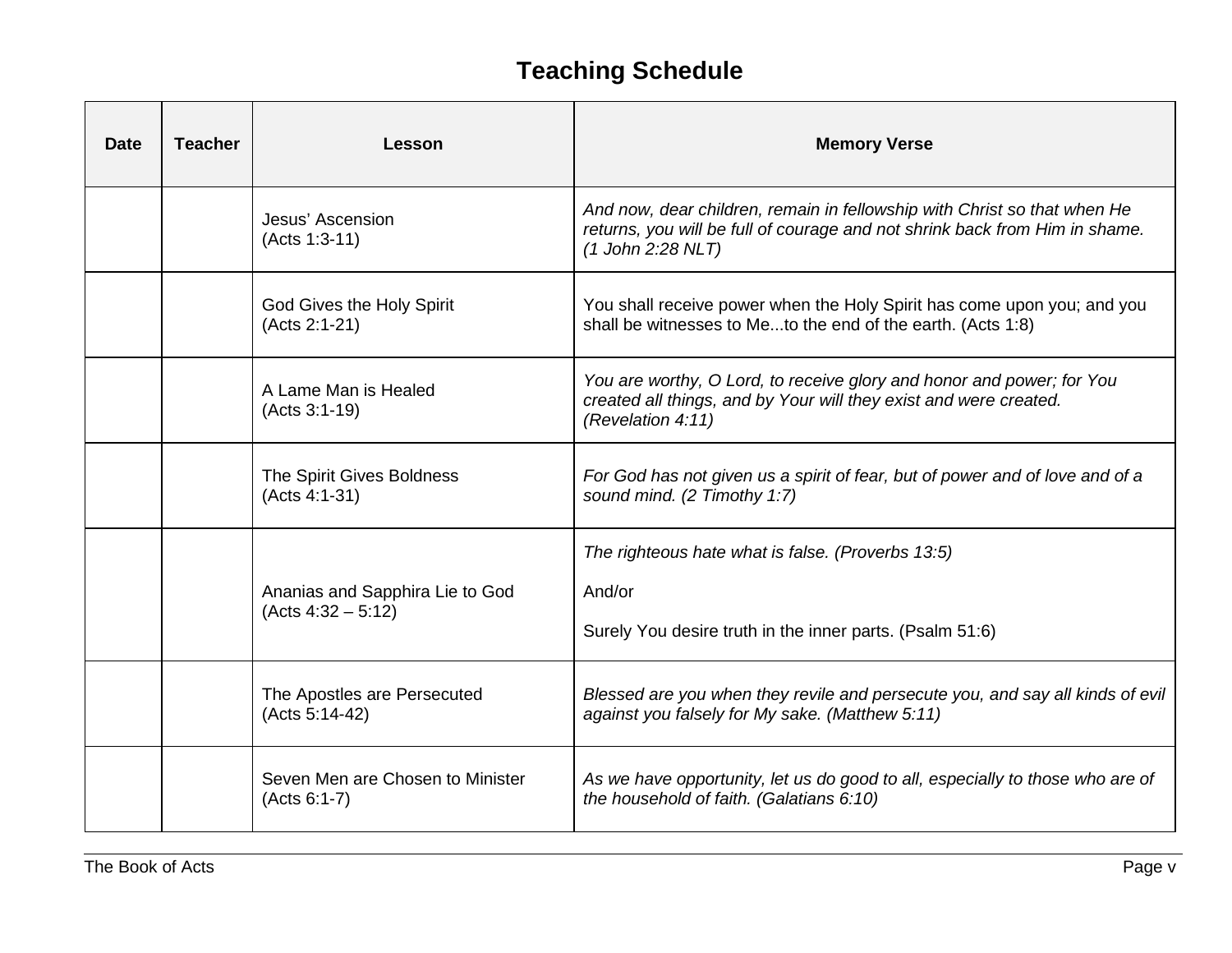| <b>Date</b> | <b>Teacher</b> | Lesson                                                     | <b>Memory Verse</b>                                                                                                                                                                                                          |
|-------------|----------------|------------------------------------------------------------|------------------------------------------------------------------------------------------------------------------------------------------------------------------------------------------------------------------------------|
|             |                | Stoning of Stephen<br>(Acts 6:8—7:60)                      | Blessed are you when men hate you, And when they exclude you, And revile<br>you, and cast out your name as evil, For the Son of Man's sake. (Luke 6:22)                                                                      |
|             |                | <b>Persecution Scatters the Church</b><br>(Acts 8:1-25)    | But you will receive power when the Holy Spirit comes upon you. And you<br>will be my witnesses, telling people about me everywhere-in Jerusalem,<br>throughout Judea, in Samaria, and to the ends of the earth." (Acts 1:8) |
|             |                | Philip and the Ethiopian Eunuch<br>(Acts 8:26-40)          | Go therefore and make disciples of all the nations, baptizing them in the<br>name of the Father and of the Son and of the Holy Spirit, (Matthew 28:19)                                                                       |
|             |                | Saul Becomes A Believer<br>(Acts 9:1-22)                   | God demonstrates His own love toward us, in that while we were still<br>sinners, Christ died for us. (Romans 5:8)                                                                                                            |
|             |                | Peter Heals Aeneas and Raises<br>Tabitha<br>(Acts 9:32-43) | God has given each of you a gift from his great variety of spiritual gifts. Use<br>them well to serve one another. (1 Peter 4:10)                                                                                            |
|             |                | <b>Peter and Cornelius</b><br>(Acts 10:1-22)               | Then Peter replied, "I see very clearly that God shows no favoritism. In every<br>nation he accepts those who fear him and do what is right. (Acts 10:34-35)                                                                 |
|             |                | Early Church Growth and Change<br>(Acts 11)                | And we know that all things work together for good to those who love God, to<br>those who are the called according to His purpose. (Rom 8:28)                                                                                |
|             |                | <b>God Delivers Peter from Prison</b><br>(Acts 12:1-19)    | The prayer of a righteous man is powerful and effective (James 5:16 NIV)                                                                                                                                                     |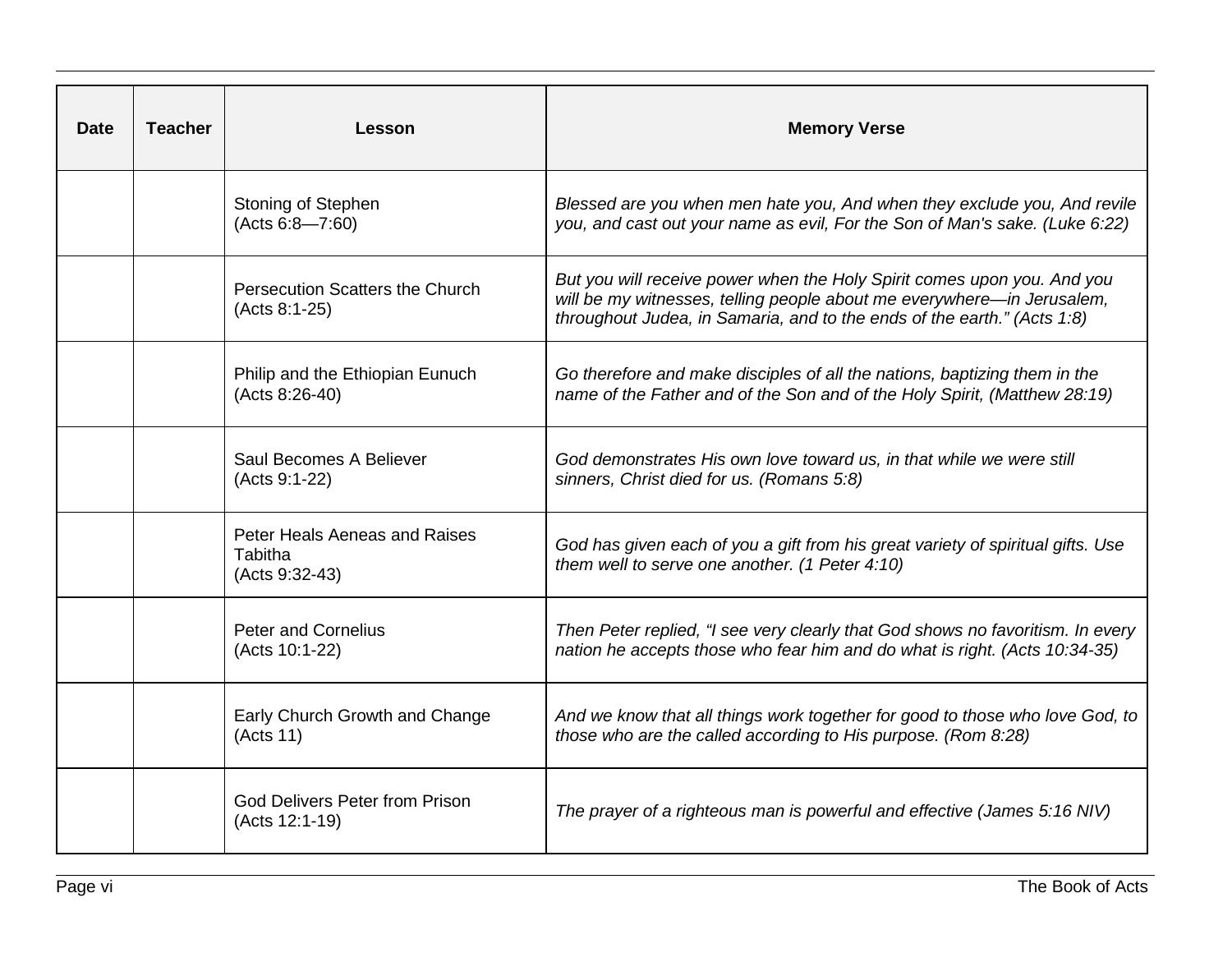| <b>Date</b> | <b>Teacher</b> | Lesson                                              | <b>Memory Verse</b>                                                                                                                                                                                    |
|-------------|----------------|-----------------------------------------------------|--------------------------------------------------------------------------------------------------------------------------------------------------------------------------------------------------------|
|             |                | God Calls Barnabas and Paul<br>(Acts 12:25-13:12)   | For we are His workmanship, created in Christ Jesus for good works, which<br>God prepared beforehand that we should walk in them. (Ephesians 2:10)                                                     |
|             |                | Two Reactions to the Good News<br>(Acts 13:13-52)   | And pray for me, too. Ask God to give me the right words so I can boldly<br>explain God's mysterious plan that the Good News is for Jews and Gentiles<br>alike. (Ephesians 6:19 NLT)                   |
|             |                | Paul and Barnabas Persevere<br>(Acts 14)            | Count it all joy, my brothers, when you meet trials of various kinds, (3) for<br>you know that the testing of your faith produces steadfastness.<br>(James 1:2-3 ESV)                                  |
|             |                | The Jerusalem Council<br>(Acts 15:1-35)             | For by grace you have been saved through faith. And this is not your own<br>doing; it is the gift of God, (9) not a result of works, so that no one may<br>boast. (Ephesians 2:8-9)                    |
|             |                | Paul Goes to Macedonia<br>$(Acts 15:40 - 16:15)$    | He leads me in paths of righteousness for his name's sake. (Psalms 23:3b)<br>And/or<br>For all who are led by the Spirit of God are children of God. (Rom 8:14)                                        |
|             |                | Paul and Silas Rejoice in Prison<br>(Acts 16:16-40) | Rejoice in the Lord always. Again I will say, rejoice! (Philippians 4:4)                                                                                                                               |
|             |                | Paul's Second Missionary Journey<br>(Acts 17)       | And Peter said to them, "Repent and be baptized every one of you in the<br>name of Jesus Christ for the forgiveness of your sins, and you will receive<br>the gift of the Holy Spirit. (Acts 2:38 ESV) |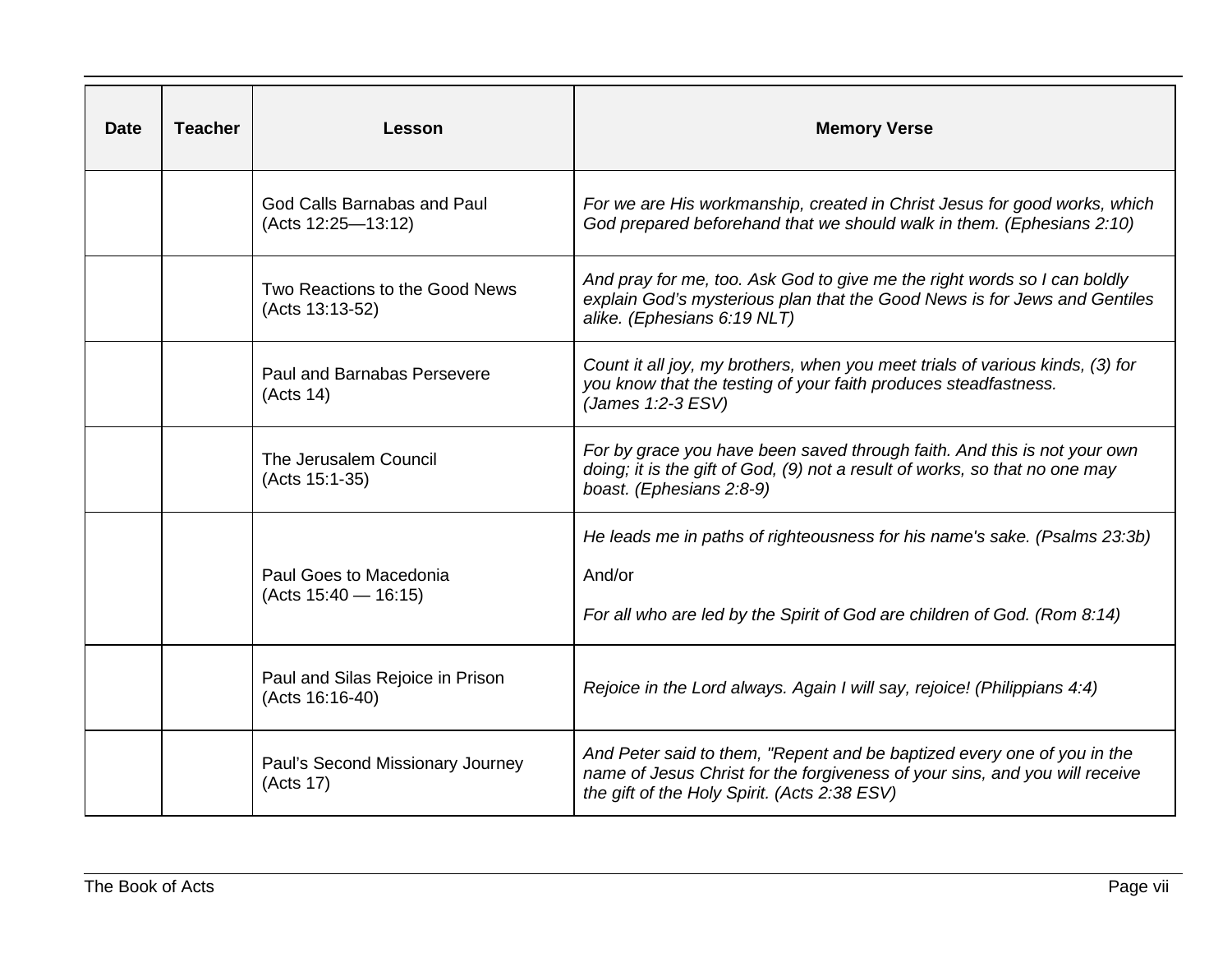| Date | <b>Teacher</b> | Lesson                                                | <b>Memory Verse</b>                                                                                                                                                                                                                                                             |
|------|----------------|-------------------------------------------------------|---------------------------------------------------------------------------------------------------------------------------------------------------------------------------------------------------------------------------------------------------------------------------------|
|      |                | Paul in Ephesus<br>(Acts 19:1-20)                     | Satan, who is the god of this world, has blinded the minds of those who don't<br>believe. They are unable to see the glorious light of the Good News. They<br>don't understand this message about the glory of Christ, who is the exact<br>likeness of God. (2 Corinthians 4:4) |
|      |                | <b>Riot in Ephesus</b><br>(Acts 19:23-42)             | "You must not follow the crowd in doing wrong. When you are called to<br>testify in a dispute, do not be swayed by the crowd to twist justice.<br>(Exodus 23:2)                                                                                                                 |
|      |                | Paul's Farewell Journey Begins<br>(Acts 20)           | However, I consider my life worth nothing to me; my only aim is to finish the<br>race and complete the task the Lord Jesus has given me--the task of<br>testifying to the good news of God's grace. (Acts 20:24 NIV)                                                            |
|      |                | Paul Arrested in Jerusalem<br>(Acts 21:1-36)          | The LORD is my light and my salvation-so why should I be afraid? The<br>LORD is my fortress, protecting me from danger, so why should I tremble?<br>(Psalms 27:1)                                                                                                               |
|      |                | Paul Testifies in Jerusalem<br>$(Acts 21:37 - 22:30)$ | But you will receive power when the Holy Spirit has come upon you, and you<br>will be my witnesses in Jerusalem and in all Judea and Samaria, and to the<br>end of the earth." (Acts 1:8 ESV)                                                                                   |
|      |                | <b>God Protects Paul's Life</b><br>(Acts 22:30-23:35) | For You are my rock and my fortress; Therefore, for Your name's sake, Lead<br>me and guide me. (Psalms 31:3 NKJ)                                                                                                                                                                |
|      |                |                                                       | I always take pains to have a clear conscience toward both God and man.<br>(Acts 24:16)                                                                                                                                                                                         |
|      |                | <b>Paul's Trial Before Felix</b><br>(Acts 24)         | And/or                                                                                                                                                                                                                                                                          |
|      |                |                                                       | Keep your conduct among the Gentiles honorable, so that when they speak<br>against you as evildoers, they may see your good deeds and glorify God on                                                                                                                            |